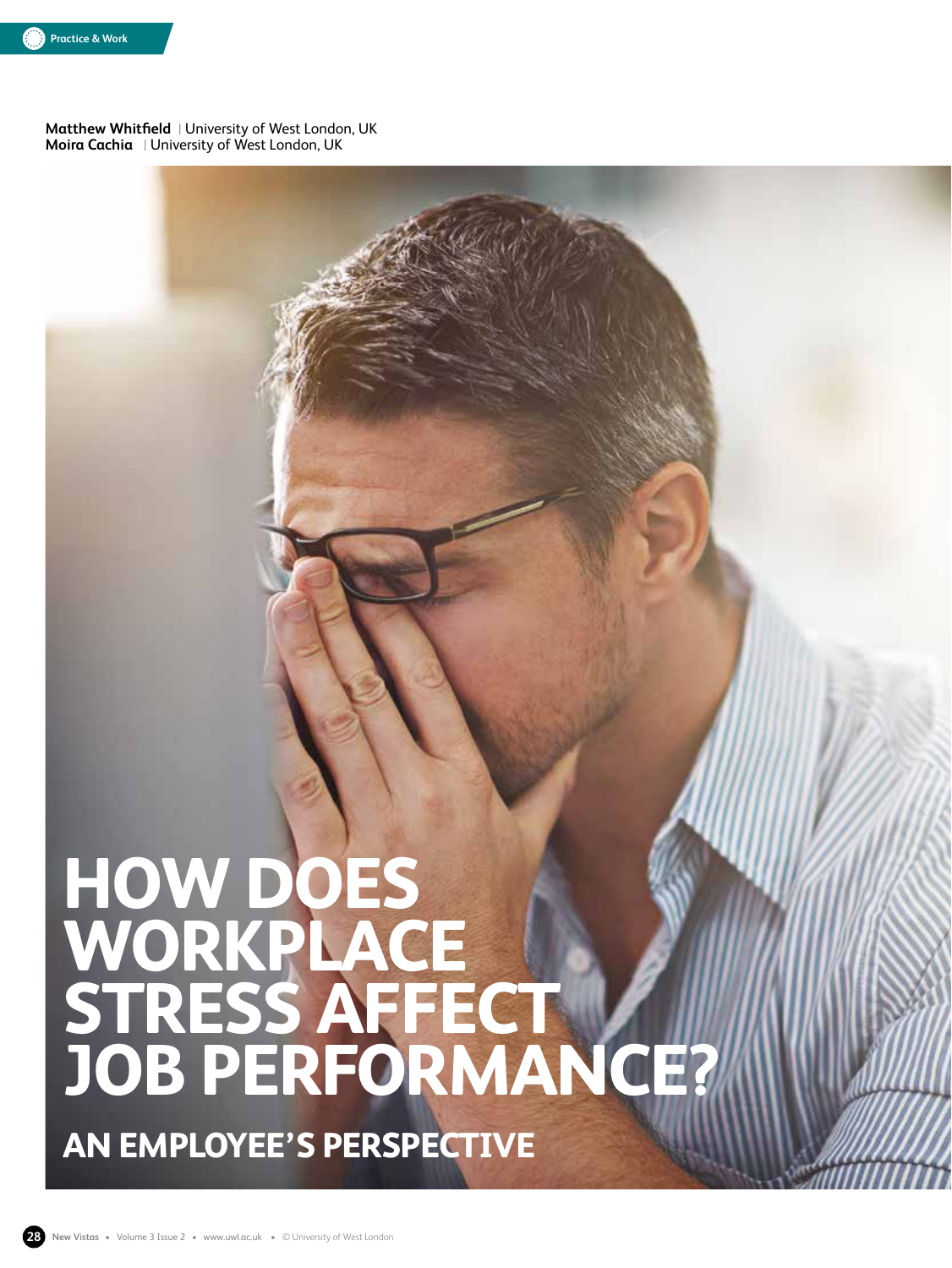*The term 'stress' is derived from the Latin word stringere which means to draw tight. Cooper, Dewe and O'Driscoll (2001) define stressors as forces which push a physical or psychological factor far beyond the normal range of stability of an individual, causing a strain*

his study looks at the effect of perceived stress upon employees within the workplace environment and how it impacts their operating performance. Qualitative methodology was applied to gather in-depth information about the participants' experience of employment and associated factors that induce stress. This article reports the research outcome, relating the results to previous research on the topic.

Employment related stress is having a significant impact on individuals in the working environment. In 2015/2016, the total number of working days lost due to work-related stress, depression or anxiety was 11.7 million days, accounting for 45% of all working days lost due to ill health in the United Kingdom (Health and Safety Executive, 2016). Females are reported to experience more work-related stress than males, attributed to the fact that there is a higher proportion within public services and vocational occupations (such as teachers and nurses). These jobs generally show higher levels of stress when compared to all jobs. Moreover, workplace stress increases with age, but falls after eligibility for the state pension (55 years+).

#### **Defining workplace stress**

The term 'stress' is derived from the Latin word *stringere* which means to draw tight. Cooper, Dewe and O'Driscoll (2001) define stressors as forces which push a physical or psychological factor far beyond the normal range of stability of an individual, causing a strain. Strains result from a combination of several different stressors such as a high work load and workplace bullying, creating a negative emotional state as a response. The Yerkes-Dodson law (1908) explains the relationship between performance and stress through a bell-shaped curve on a graph of performance versus stress, where an optimal level of stress is indicated – too little or too much stress leads to low productivity. However, a moderate stress level plays a positive role in job performance, by enhancing attention and maintaining interest on a task. Therefore, stress is not always a negative element as it is generally portrayed, if it is managed effectively by the individual.

This element of job control is brought up by Johnson and Hall's (1988) Job Demands-Control-Support model. They assert that the stress caused by cognitive job demands is moderated by having some control on how to perform one's job, and social support. High levels of job demands and low levels of job control can lead to health risks.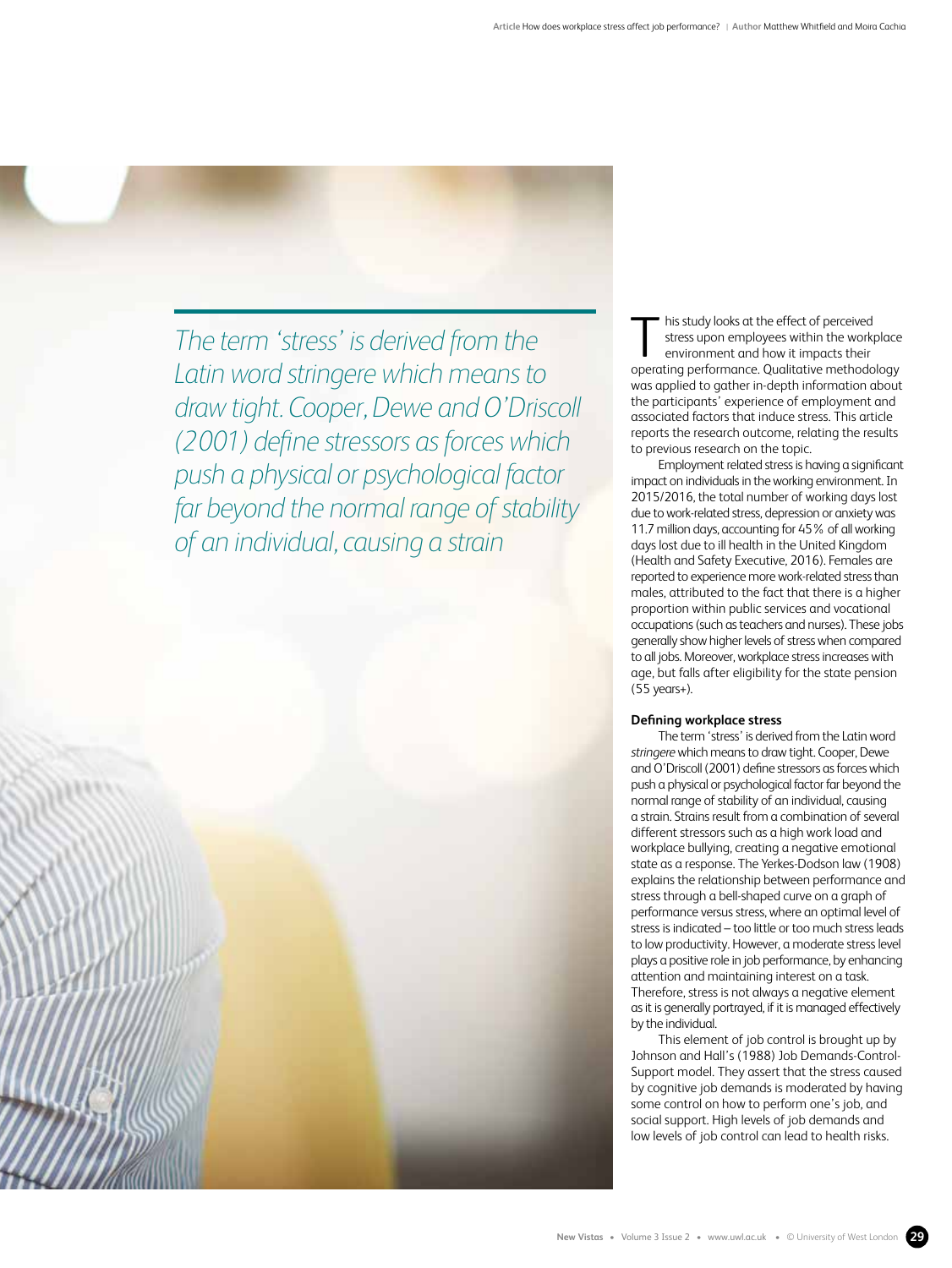

Moreover, Selye (1946) explained the individual's reaction to stress as a three-stage process: first, an *alarm* is raised to draw attention to rising level of stress; then, *resistance* develops where the individual uses available one's resources to combat the encountered stressful situation. Such resources include cognitive functioning, experience, competence, task knowledge and intelligence (Fiedler and Garcia, 1987). The final stage in Selye's model is *exhaustion*, referring to when an individual can no longer manage the strain and experience the negative consequences of stress.

High stress levels lead to psychological distress such as anger, irritability and depression, as well as physical problems such as headaches, stomach pain and heart problems (Sincero, 2012). Besides cognitive resources, another important factor is the support network available as this can help to moderate the psychological effects of stress. For instance, the interaction between supervisors and co-workers acts as a buffer against negative stress. On the other hand, malfunctioning employee relationships, both with colleagues at same-level and superiors, can lead to increasing stress levels. Other employment factors such as job role ambiguity, conflicting and competing job demands, high levels of responsibility and unpleasant physical working conditions can all contribute to increased stress levels resulting in decreased job performance (Glazer and Beehr, 2005; O'Driscoll and Brough, 2010).

### **The relationship between stress and performance**

This study involved one-to-one interviews with eight employees, five females and three males aged between 18 and 35 years. Using an opportunistic sample, the participants were employed as: actor, cashier, customer assistant, head chef, bar man, sales advisor, translator and babysitter. The transcribed interviews of 30 to 45 minutes were analysed through Interpretative Phenomenological Analysis (Smith *et al*., 2009). Three main themes were derived from the data, aimed at capturing the meaning within the interviewees' narratives, identifying commonalities and differences in their experiences.

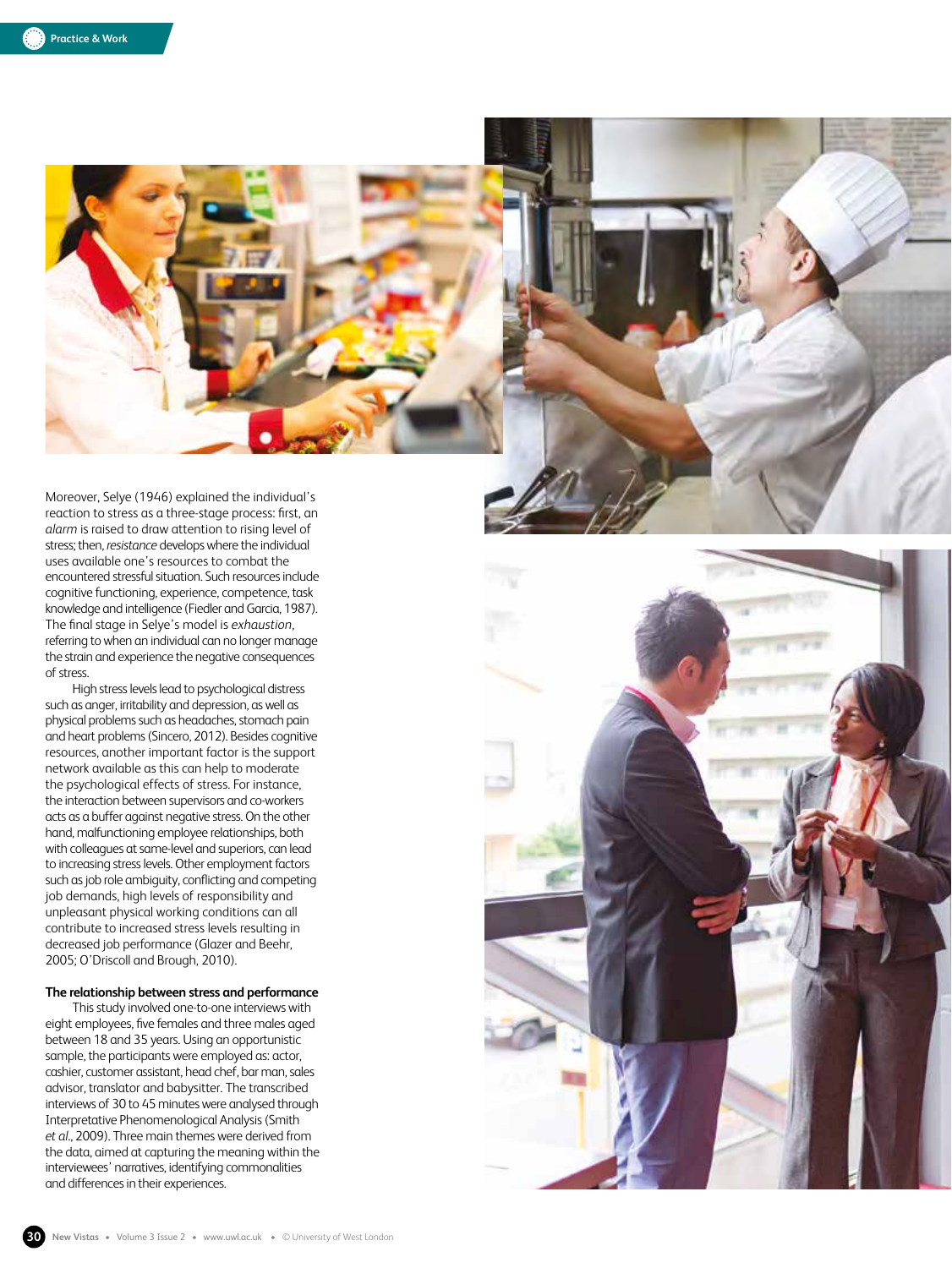

*The individual's reaction to stress is a three-stage process: first, an alarm is raised to draw attention to rising level of stress; then, resistance develops where the individual uses available one's resources to combat the encountered stressful situation*

## **The analysis of the results**

Participants described how stressful situations at work resulted in errors. As one interviewee explained: 'I kept on making mistakes like giving out wrong change or putting a wrong transaction through the till or clicking the wrong button.' This quote suggests that the more stressed an employee felt in their work role, the more mistakes they made. A variety of factors contributed to these increasing stress levels, which are summarised in three main themes. The importance of workplace relationships, coping strategies, and the build-up of stress and health issues all contributed to affect an employee's performance at work.

# **Workplace relationships**

Employee relationships can help or hinder stress moderation in the workplace, as identified in previous research (Johnson and Hall, 1988). One such element is peer support, which is perceived as a positive factor. Participants reported situations which allow an understanding of the roles colleagues play in reducing stress levels. By enhancing employees' perception that they can perform their job and that they have the support of their co-workers, the result is that they have a positive state of mind, with feelings of being in control and with low stress levels:

Other people might make mistakes as well, and you're not the only one. There are peopleto help you. He was just there to help me, and it made me happy that he helped me. He reassured me. And when I got that reassurance, not just this situation but like in quite a lot of situations, when I get reassurance, I feel better and more confident.

On the other hand, employee interactions that are perceived as negative have an opposite effect. The participants' extracts of their accounts below shows that such undesirable communication has

## an effect on stress levels leading to decreased performance, by cancelling overtime and being absent all together:

She was not the best person to work with. Very confrontational, very rude and it got to a point where I thought, 'I'm only going to be here a while' as well as…If I don't have to come in, I won't go in.

It was kicking off anxiety. I can remember one day I went to work and felt awful and I got out of the taxi and saw the customers and got back into the taxi.

Moreover, the responsibility that one carries as part of one's job role can strain relationships and increase pressure. Telling people what to do requires employees to be tactful in their communication skills in order to preserve a positive working environment. Various elements are at play, as noted by one participant:

Occasionally I had to tell them how things were, most of the people reacted well. One person didn't react quite so well, because he was a bit older and I found when you are a bit younger and you tell somebody who has been in the business a while, what to do, they don't really like that.

However, such perceived stress is not always caused by face-to-face interaction but can also take place due to the established roles and responsibilities that each employee holds:

When you are cooking… there is an awful lot of pressure, because you've got one bit of meat, and if that goes wrong, that is 65 quid of someone else's money, instantly down the drain.

The unspoken loyalty to this employee's line manager affects his/her perception and assessment of stress levels in this particular situation, even if there is no direct communication between the employee and the line manager about the matter.

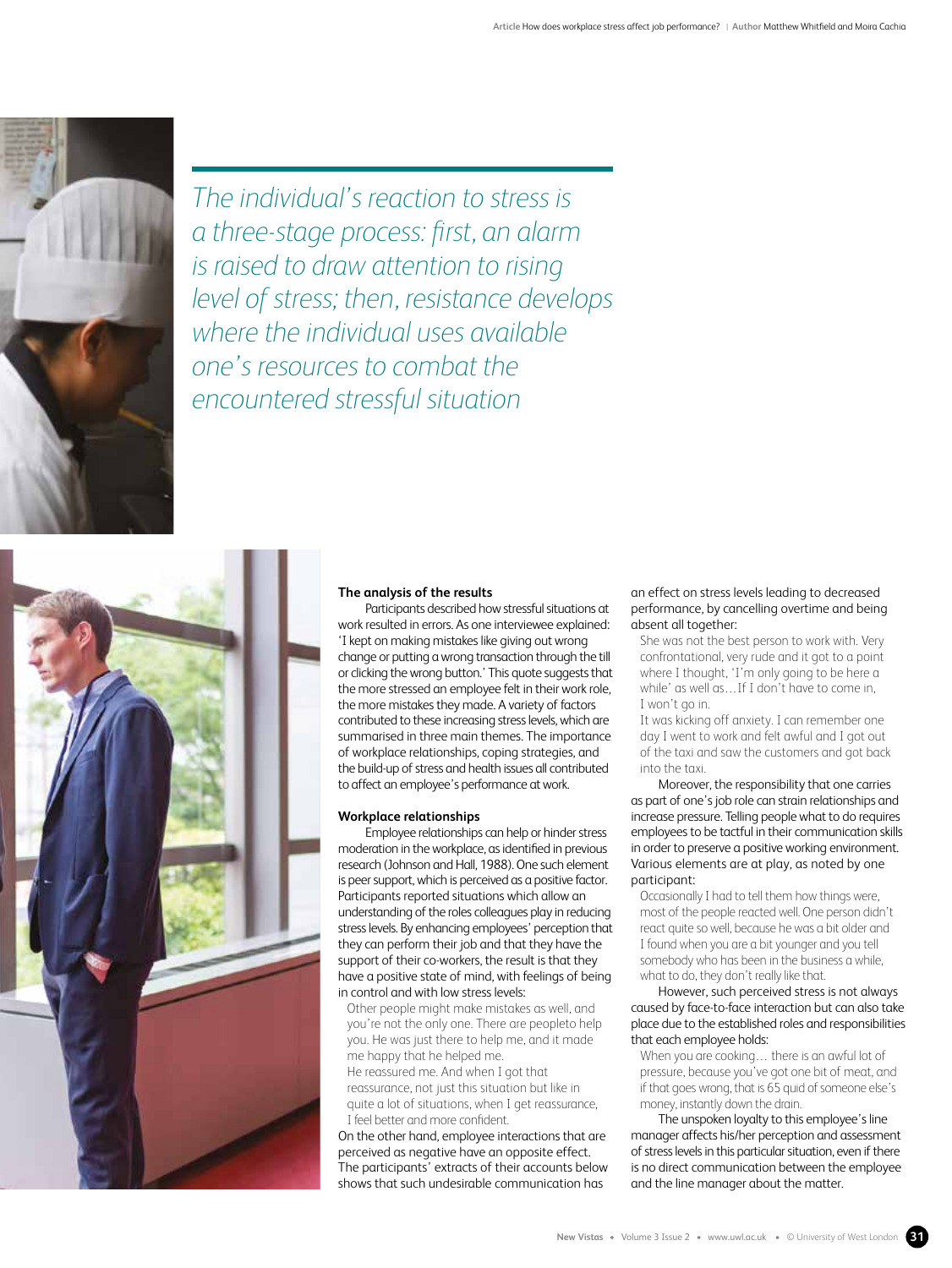

are various ways to fight back stress, which relates to Selye's (1946) second stage of resistance in his process model of stress management. One such coping strategy used by participants is through aggression towards others, mostly reported by the male interviewees and not necessarily aimed at what is causing the stress: 'Sometimes I get aggressive with my mum when I'm in the mood', and 'I'm quite an aggressive person when I get stressed.'

Another coping mechanism that was mostly reported by the female interviewees in this study was avoidance. One participant expressed:

I just go downstairs and after a while, I come back and I try to explain to them, because I don't want to talk to them while I'm stressed because I feel that won't help them at all.

Another participant commented that: If you have too much work at the same time – just get up and have a break and come back, because you're more fresh to do other things and you are not as stressed.

The third identified coping strategy was suppression: 'Probably very unhealthy, but just box it up. I'm one of the people who will plough on through.' Another example of how suppression is applied is portrayed in the following comment: 'I know what I have to do and so I just do it but on the inside I'm really breaking down.' If an individual fails to resist stress effectively, then one is likely to progress to the exhaustion stage (Selye, 1946).

*One such coping strategy used by participants is through aggression towards others, mostly reported by the male interviewees and not necessarily aimed at what is causing the stress*